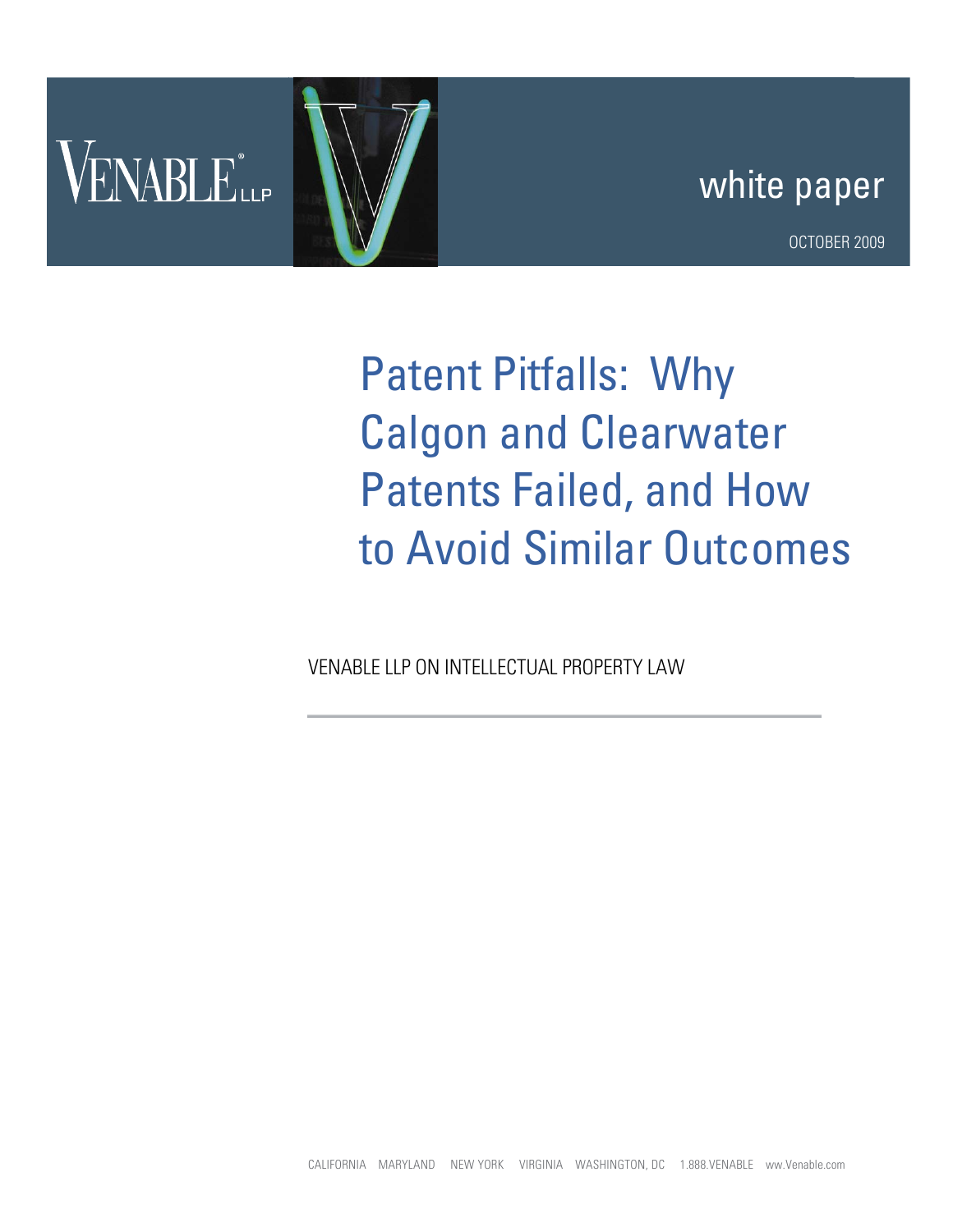# VENABLELLE

# white paper

# AUTHORS

#### Clifton E. McCann

*Partner* 202.344.8162 cemccann@Venable.com

## Christopher S. Crook

*Associate* 202.344.4752 cscrook@Venable.com

# Patent Pitfalls: Why Calgon and Clearwater Patents Failed, and How to Avoid Similar Outcomes

## VENABLE LLP ON INTELLECTUAL PROPERTY LAW

U.S. patent law is both a boon and a bane to industry. The law is intended to spur genuine improvements to industry by, as President Lincoln put it, "adding the fuel of interest to the fire of genius." In this way good patents have issued for products, machines, methods, and compositions that have solved chronic problems, improved quality and reliability, saved time and resources, and combined elements in ways previously unimagined. Inventors and patent owners rightfully profit from these inventions for up to 20 years. Thereafter the monopolies end and the public has full use and enjoyment of the inventions, free of charge.

Our patent system also churns out bad patents that hurt industry. Half the 6,000 U.S. patent examiners have less than four years' experience.i The Patent and Trademark Office (PTO) measures examiners' performances largely on quantity, not quality.ii Patent examiners typically have thirty hours or less to understand an invention, assess patentability over prior art, attend to countless formalities, write reports, and respond to inventor arguments. It's no wonder many of the 150,000-plus patents issued annually are for undeserving patent claims, but patent owners can nevertheless charge infringement, forcing infringers to respect the patents or pay sometimes enormous sums to challenge validity. The threat of litigation sometimes keeps an entire industry from the benefits of a new technology that should in fairness be in the public domain.

There is a third category of patents, including one of the water treatment patents discussed below, that fall somewhere in between good patents for meritorious inventions and harmful patents for undeserving claims. They are patents for meritorious inventions that deserve protection under U.S. patent standards, but are nevertheless subject to invalidation because of inattention to the myriad of requirements and conditions underlying the patent system. These patents are the most unsatisfying for inventors, who see reasonable expectations for exclusive rights denied. They can also fail to serve the public goal of fostering innovation, since they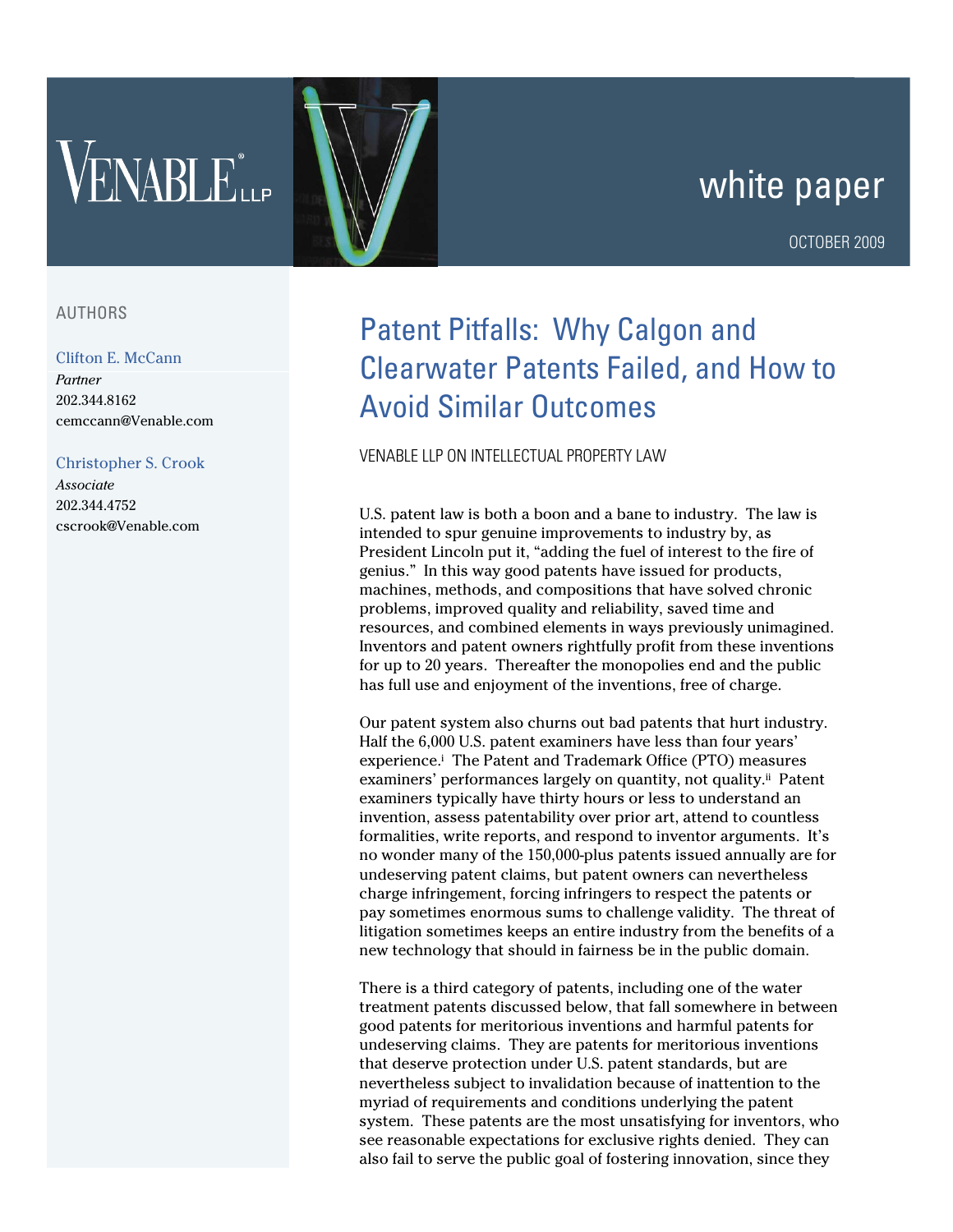can leave good ideas without an investor to take the idea to market, and they can encourage unwarranted litigation expense.

We begin this paper with an overview of the two basic requirements for patentability – novelty and unobviousness. We then examine the novelty requirement by way of two recent water treatment disputes, *Wedeco UV Technologies v. Calgon Carbon Corp.*iii and *Clearwater Systems Corp. v. Evapco Inc*. iv Next we discuss important changes to the unobviousness requirement. The U.S. Supreme Court alarmed technology owners in May 2007 when it criticized lower counts for being too soft on inventors when assessing unobviousness, but recent court decisions have marginalized the Supreme Court's 2007 pronouncement in unpredictable fields like water chemistry. We close by suggesting patent management policies that can avoid outcomes like those that befell Calgon and Clearwater.

#### **OVERVIEW OF THE NOVELTY REQUIREMENT**

The water treatment patents discussed below were undone by the "novelty requirement," so it makes sense to explain that requirement first. To be patentable in the United States, an invention must be novel and unobvious.<sup>v</sup> The word "novel" as used in the Patent Statute bears little resemblance to a dictionary definition of the word. Instead, the Statute defines an invention as being "novel" if it is not completely taught in a *single* piece of "prior art," which is defined by law to include such things as a prior patent, publication, sale, or commercial use.<sup>vi</sup> It is also important to understand how the term "anticipation" is used in connection with novelty. When a single piece of prior art fully describes each and every aspect of the claimed invention, the invention is said to be "anticipated" by the piece of prior art. The invention therefore lacks novelty and is unpatentable. Conversely, if no prior art anticipates the claimed invention, the invention is novel.

When considering an inventor's entitlement to a patent, the novelty requirement is strictly applied. In the recent case of *In re Gleave,*vii Gleave's patent application included one set of claims directed to oligodeoxynucleotide-containing compounds,<sup>viii</sup> and another set directed to the *use* of those compounds to treat cancer. The examiner rejected Gleave's claims to the compounds for lack of novelty, based on a prior art reference that listed 1,400 different oligodeoxynucleotides, including those described in Gleave's compound claims. Gleave appealed but the U.S. Court of Appeals for the Federal Circuit agreed with the examiner, concluding that the single prior art reference included each compound of every claim, and that it was irrelevant that the reference lumped Gleave's compounds in with hundred of others. Fortunately for Gleave his second set of claims were method claims that recited an additional element, namely, the step of *using* the compositions to fight cancer. The examiner found these claims to be patentable because the reference did not describe the use of the compounds for that purpose.

In addition to being anticipated by *literal* teachings in a prior art reference, patent claims can be *inherently* anticipated by what the reference *necessarily implies*. If for example a structure in the prior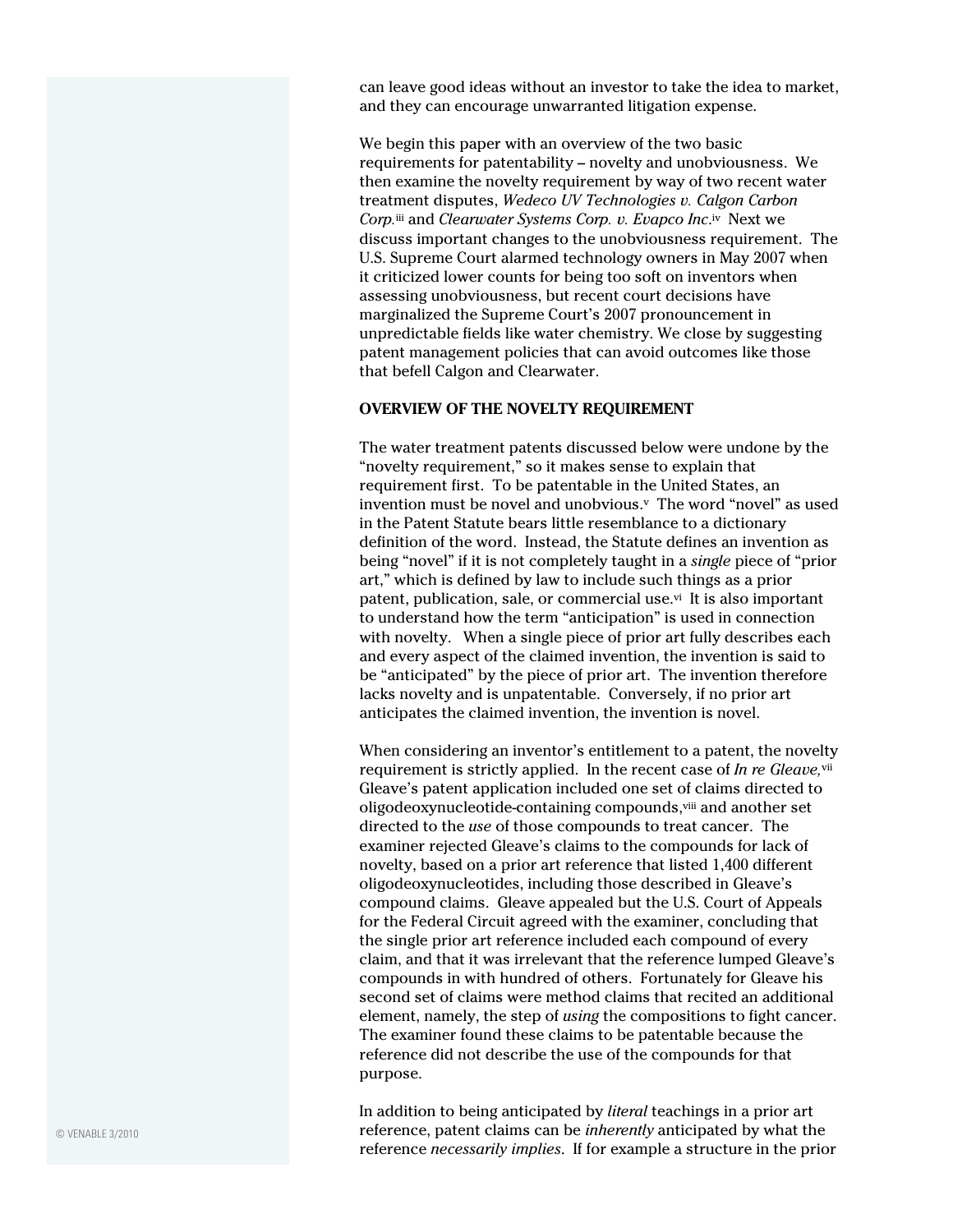art necessarily functions in accordance with the steps recited in an applicant's claimed process, the claim is anticipated, and this result holds true even if the inherent disclosure was neither known nor appreciated by those skilled in the art. A recent example of inherent anticipation arose in the case of *In re Omeprazole Patent*  Litigation.<sup>ix</sup> The patent at issue claimed a method for making Prilosec that included the step of creating a separating layer by an *in situ* reaction. The alleged infringers cited a prior patent application that described a method for producing a drug similar to Prilosec.<sup>x</sup> The prior art did not refer to an *in situ* reaction, but when the prior art method was practiced, a separating layer would in fact form *in situ* each and every time. This consistent and therefore necessary result of the *in situ* formation of a separating layer resulted in a finding of inherent anticipation. Conversely, in the field of water treatment, the court in *Ecolochem* found that a reference ("Demmitt") showing the removal of hydrazine with a cation resin did not inherently anticipate a claim calling for the removal of hydrazine to levels of less than one part per billion, notwithstanding that it was "entirely possible and indeed likely" that the cation resin substantially completely removed the hydrazine. Because removal to levels of one ppb did not *necessarily* happen, inherent anticipation was not shown.<sup>xi</sup>

Congress crafted the novelty requirement not only to prevent someone from patenting technology that existed before, but also to encourage inventors to invent and to publicly disclose their inventions as soon as possible. The sooner an inventor files an application for patent, the sooner his 20-year monopoly will start to run, and the sooner the monopoly will expire and the invention will enter the public domain. This serves the goal of increasing the storehouse of public knowledge. As a result, the novelty requirement is crafted in a way that it can strip a dilatory inventor of all claims to his invention, even if he was the first to invent. Thus, an inventor cannot patent his own invention if he waits and files a patent application more than one year after he made the invention public, sold or commercially used the invention in the U.S., or offered the invention for sale in the U.S.<sup>xii</sup> Similarly, where two unrelated inventors independently conceive the same invention, the one who conceives second can win the right to a patent if the first inventor is not diligent in making the invention or filing an application.xiii

#### **OVERVIEW OF THE UNOBVIOUSNESS REQUIREMENT**

The unobviousness requirement is usually more difficult for inventors and patent owners to satisfy than the test for novelty. In determining unobviousness, teachings from different pieces of prior art, two earlier patents for example, can be *combined*, and the question becomes whether a person of ordinary skill in the art would have found it obvious to come up with the invention based on the teachings of the two patents, taken in light of all other teachings from prior art sources.xiv

The unobviousness requirement can also be more difficult to satisfy because of its more subjective nature – what would have been "obvious" to one person or judge may not have been "obvious" to another, especially when considering that skeptics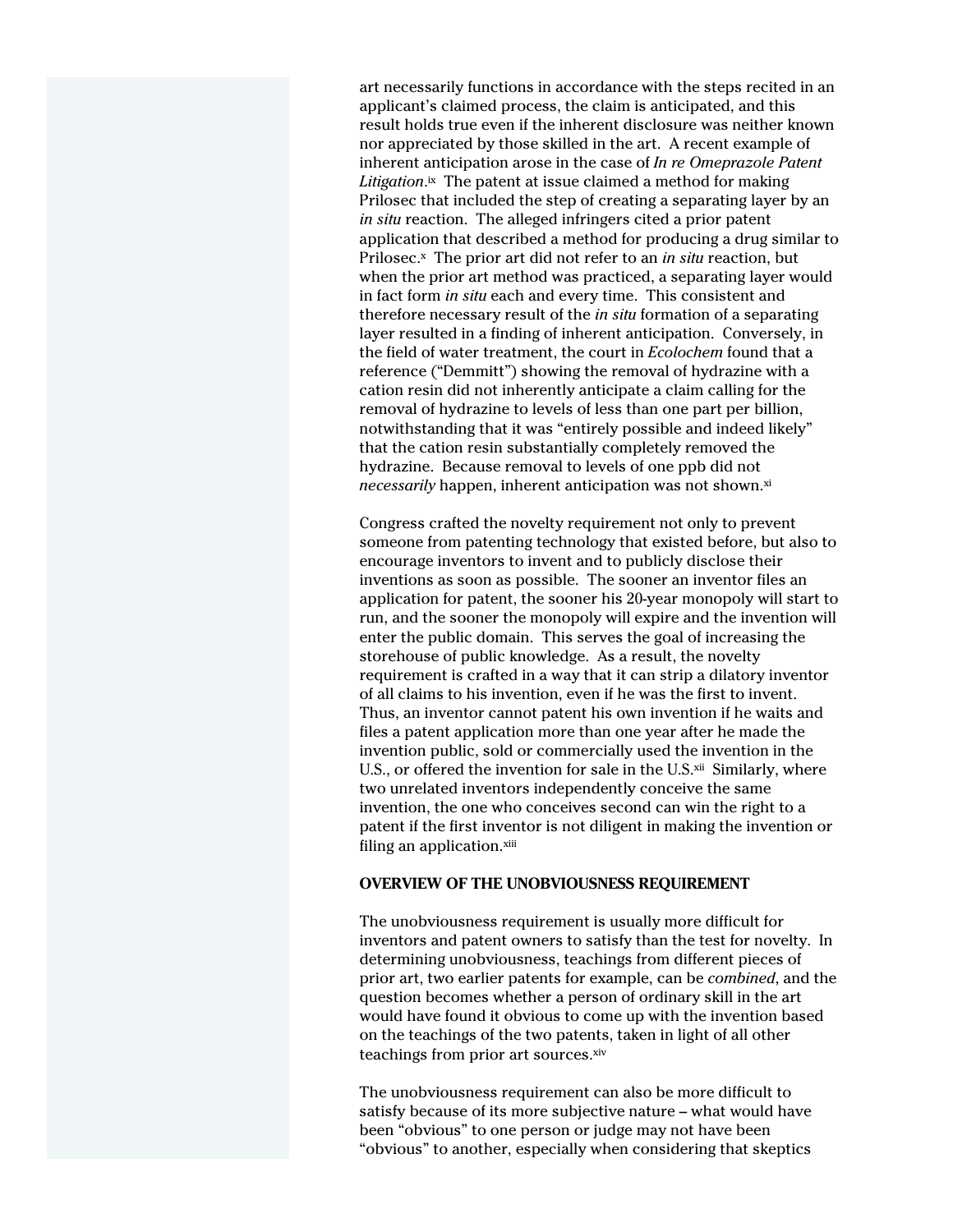tend to believe they would have come up with an invention after it is disclosed to them. The statute attempts to lessen subjectivity by requiring that unobviousness be measured hypothetically through the eyes of "a person having ordinary skill" in the field of the invention, not through the eyes of a detached judge or juror. Second, the statute requires that unobviousness be assessed "at the time the invention was made," not with the use of perfect hindsight at the time of an infringement or patent dispute.

The test for unobviousness is not restricted to consideration of the differences between the invention and related technology in the prior art. The law also requires a patent examiner or court to consider non-technical evidence as to how others perceived and reacted to the invention, such as evidence of teaching away, a need in the industry that went unsolved until the invention was made, failures of others to make the invention, commercial success of the invention, acclamation for the invention by others, unexpected results, and copying of the invention by others. This kind of evidence, known generically as "objective" or "secondary" evidence, is typically created by uninterested parties, outside any adversarial context. As such it can be especially pertinent in determining unobviousness. In the field of water treatment, *Ecolochem* remains as a good example of how courts can use objective evidence to reject validity challenges based on obviousness.xv

Sometimes companies overlook the value of their inventions because of a misperception that patentable inventions must involve cutting-edge science or scholarly research. To the contrary, the Patent Statute was written to fulfill the objectives of Article 1, Section 8 of the U.S. Constitution, which gave Congress the power to enact laws that protect contributions to the "useful arts."xvi Congress exercised that power by specifying that "[p]atentability shall not be negatived by the manner in which the invention was made." This means that inventions may be unobvious and patentable even if they are made accidentally and even if they appear simple in hindsight. Mark Twain illustrated this concept when asked to name the greatest inventor of all time. His response: "Accident."

## **NOVELTY AND THE DEMISE OF CALGON AND CLEARWATER PATENT CLAIMS**

The novelty requirement has recently been the biggest stumbling block for patent holders in the water treatment field. The parties in *Wedeco UV Technologies v. Calgon Carbon Corp.* battled over the validity of patent claims to a method for purifying drinking water with ultraviolet light. Calgon's patents claimed methods for using low dosages of UV light to inactivate the protozoans *Cryptosporidium parvum* ("Crypto") and *Giardia muris* ("Giardia") in drinking water. xvii Wedeco manufactures UV water disinfection systems. It brought the lawsuit and alleged that Calgon's U.S. Patents 6,129,893 and 6,565,803 were invalid.

There had been serious outbreaks of Cryptosporidium leading up to Calgon's claimed invention.xviii Before Calgon filed its applications in 1998 and 1999, prior art systems had used low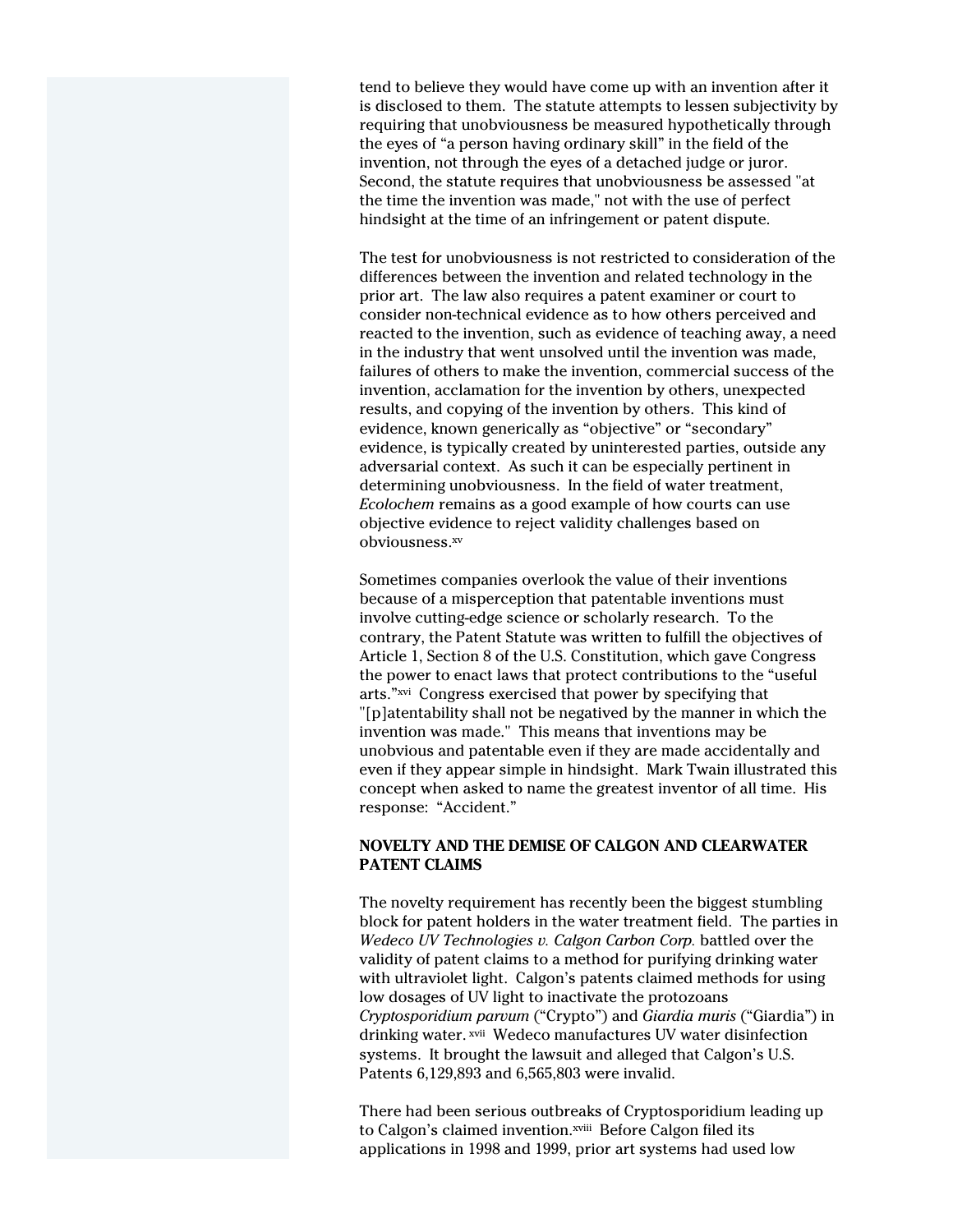dosages of UV light to disinfect bacteria and viruses in drinking water, but it was generally understood in the industry that low dosages of UV light were ineffective for inactivating protozoans. Wedeco filed this suit when Calgon claimed that its patents for UV disinfection systems covered the use of UV light to inactivate Crypto and Giardia. In seeking a declaratory judgment, Wedeco sought to have Calgon's patents declared invalid, and the patent dispute centered on whether or not Calgon's patent claims were anticipated.

Calgon argued that the prior art did not anticipate because, before its invention, no one had thought UV water treatment methods would inactivate Crypto, and no single piece of prior art specifically showed the use of UV light to inactivate protozoans in drinking water. Wedeco argued to the contrary that Calgon's patent claims were anticipated by the commercial use of UV technology at Fort Benton, Montana. The city's system was one of about 50 such systems in use in the United States in the late 90s. The system employed UV light to remove harmful contaminants from drinking water, but there was no evidence that Crypto or Giardia were present in the water supply, and that they had therefore been removed. Nevertheless, Wedeco's expert testified that the protozoans would *necessarily* have been removed *if* they were present, and Wedeco argued that the practice at Fort Benton thus inherently anticipated Calgon's claims.

The district court ruled in favor of Wedeco, finding that the Fort Benton public use inherently anticipated. The court found that the inactivation of Crypto was inherent in the use at Fort Benton, relying on experts' sworn testimony that the prior art systems would have inactivated Crypto if it had been present. According to Calgon's own expert, "Every prior UV water treatment process that inactivated bacteria necessarily inactivated Crypto." The court found this to be clear and convincing evidence that the inactivation of Crypto was the "natural result" of the operation of the UV disinfection methods stated in Calgon's claims, and thus inherent in those claims.

The court addressed Calgon's argument that, to prevail, Wedeco must have proven that Crypto was present at Fort Benton and the prior art system actually inactivated it. The court countered that inherent anticipation only requires that a prior art reference discloses a method that "naturally results" in the claimed invention. The court relied in particular on an earlier pronouncement by the U.S. Court of Appeals for the Federal Circuit in *Bristol-Myers Squibb Co. v. Ben Venue Labs* that, for process claims, "newly discovered results of known processes directed to the same purpose are not patentable because such results are inherent."xix

The district court provided equitable considerations in support of its finding of inherent anticipation. It considered the unfairness to the operators of the Fort Benton facility in the event that, through natural variations in water supply, Crypto and Giardia, were introduced into the water supply, such that Fort Benton would then infringe. The court also noted Calgon's expert's opinion that Fort Benton could one day infringe, and recited the maxim "That which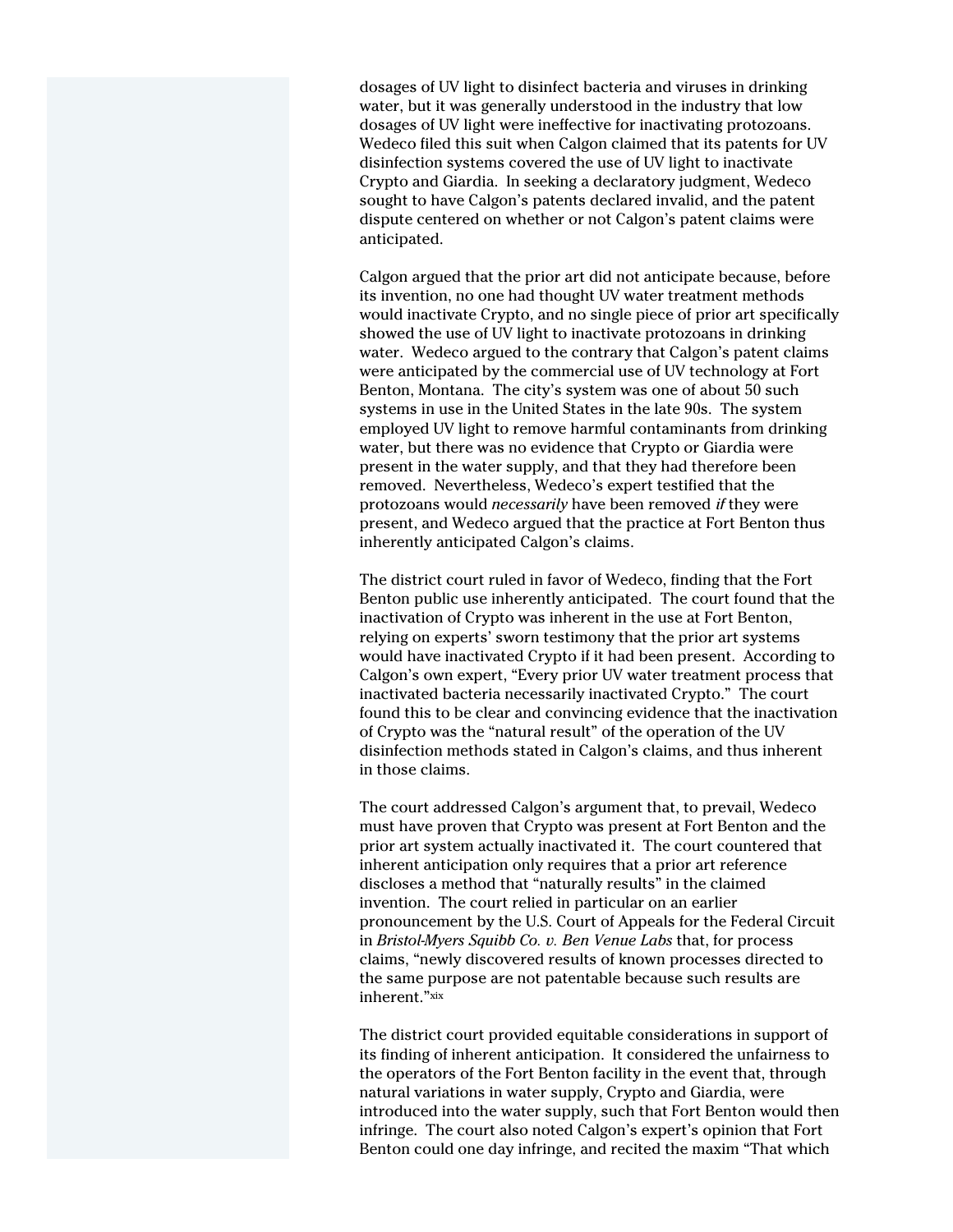would literally infringe on a patent if later in time, anticipates if earlier." The court seemed to suggest that, because Fort Benton's water supply has changed and will continue to change due to natural causes, the maxim should apply to invalidate Calgon's claims. Calgon appealed and Wedeco argued to the Federal Circuit that there was evidence that the protozoans had actually occurred in Fort Benton's system prior to the filing of Calgon's patent applications. This evidence would have strengthened Wedeco's arguments before the district court, making the inherency argument stronger. Whether or not the appellate court took this evidence into account is unknown, since it affirmed the district court's decision without explanation.

The *Calgon* case can have significant implications in water treatment, since water supplies can include hundreds and thousands of varieties of contaminants, and the toxic nature of some of these may currently be unknown. Prior art systems may already be removing some of these contaminants, albeit without the knowledge of the systems' operators. In future arguments against inherency, patent owners may be able to rely upon the language of *Bristol-Myers Squibb,* quoted above. In that case, the Federal Circuit stated that, in the case of method or process patents, inherent anticipation applies where the results are inherent *and* the process of the prior art is directed to the "same purpose" as the claimed invention. In *Calgon,* the purpose of Fort Benton's system was to remove contaminants from drinking water, and the removal of the named protozoans would have helped serve that purpose. In other cases, differences between the prior art and claimed purpose have helped avoid invalidity.xx

Third-party uses and disclosures are not the only concerns innovators must keep in mind. Materials developed *in house* can also serve as prior art in the anticipation analysis. In *Clearwater Systems Corp. v. Evapco Inc.,* Clearwater's U.S. Patent 6,641,739 was for a method of using a burst of magnetic flux to oxidize liquid and thereby treat microorganisms in the liquid. Evapco asserted that a patent already owned by Clearwater, U.S. Patent 6,063,267 for a device that used the method claimed in the '739 patent, inherently anticipated the method claims. The court agreed, observing that the description contained in the '267 patent inherently anticipated the method because, according to the method patent, when the device of the '267 patent is used, the oxygen-bearing oxidizing agent of the '739 claim is always produced. Because of this, the court held that the agent was inherently present in the '267 patent, and that the '739 patent was therefore invalid due to anticipation. It did not matter that the '739 patent may have embellished upon the disclosure that originally appeared in the '267 patent, since "[d]iscovery of a previously unappreciated property of a prior art composition, or a scientific explanation for the prior art's function, cannot be the basis for a valid patent.xxi Because each element of the '739 patent was expressly or inherently present in the '267 patent when practiced, the '739 patent claims were invalid.

Similarly in *Zenon Environmental Inc. v. United States Filter Corp.*, xxii anticipation was based on one of Zenon's earlier patents. Zenon owned U.S. Patent 6,620,319 for a microfiltration system that included a "multiplicity of vertical fibers," a pair of headers, and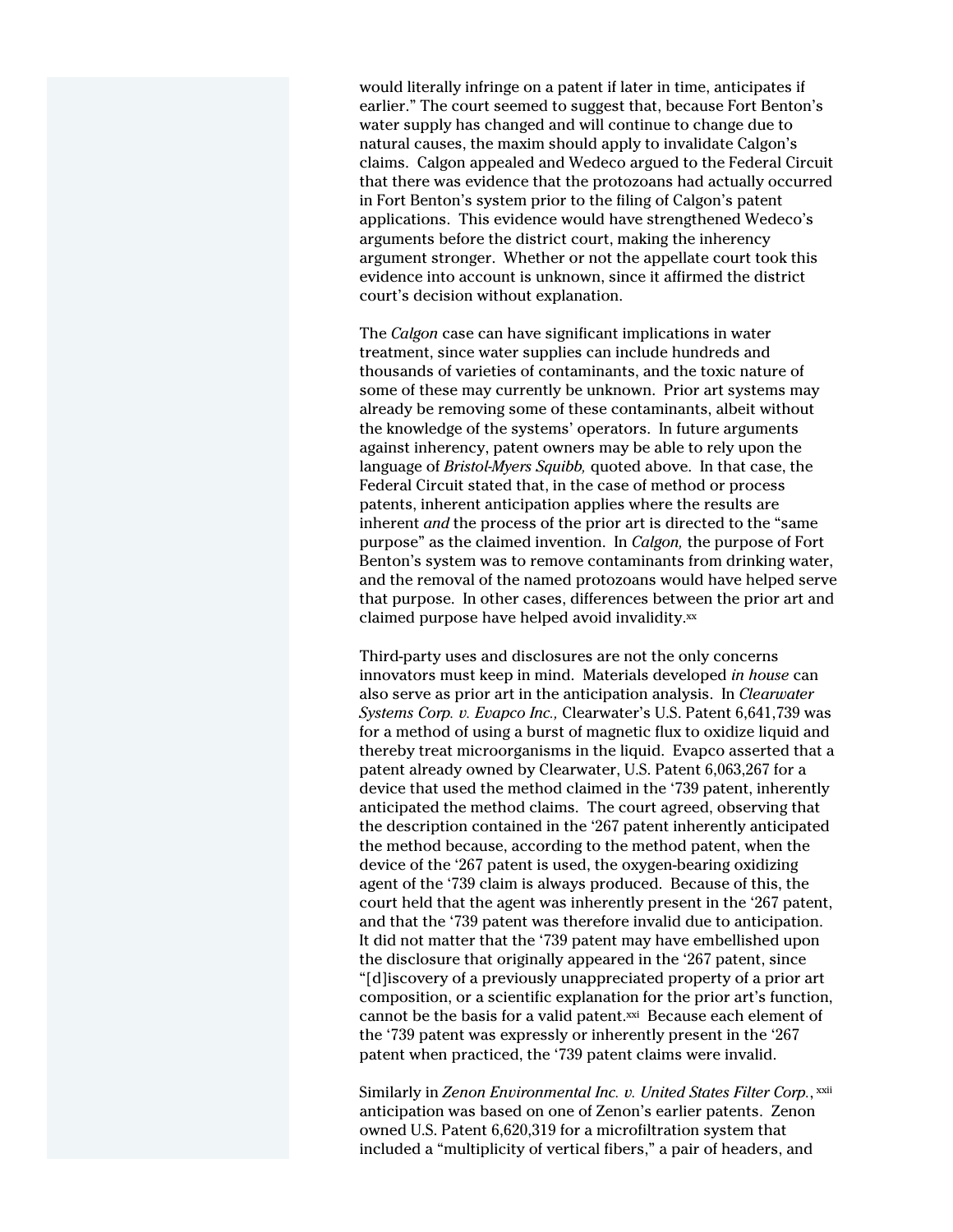"permeate collection means held peripherally in fluid tight engagement with each header so to collect permeate from the ends of the fibers." The system used a gas distribution system to clean the fibers in the engagement, and the '319 patent was the sixth patent to issue from a series of connected applications that were filed by the same assignee. Zenon sued US Filter for infringing various patents, including the '319 patent. Both parties conceded during trial that each and every claim of the '319 patent was included in an earlier patent filed by Zenon, U.S. Patent 5,639,373, and Zenon contended that the patents it obtained between the '373 patent and the '319 patent incorporated by reference the gas distribution system claimed in the '373 patent. By incorporating the gas distribution system by reference in the connecting patents, Zenon attempted to use those connecting patents as stepping stones to relate the '319 patent back to the '373 patent so that Zenon could claim an early filing date. Unfortunately for Zenon, the court ruled that the intervening patents did not incorporate by reference the gas distribution system. As a result the court held that the '319 patent was invalid because the '373 patent disclosed each and every element of the '319 patent, thereby invalidated by anticipation.

## **THE EBB AND FLOW OF OBVIOUSNESS CRITERIA: KSR (2007) TO PROCTER & GAMBLE (2009)**

The U.S. Supreme Court roiled patent owners with the issuance of its May 2007 decision in *KSR.xxiii* The case struck at the heart of the U.S. Patent Statute by purporting to raise the standard for unobviousness. In its wake the allowance rate for U.S. patent applications dropped to 44% in 2008, the lowest rate in over 30 years, and district court decisions invalidating patents increased as well. But recent decisions of the U.S. Court of Appeals for the Federal Circuit have largely eliminated *KSR's* impact in unpredictable fields such as water treatment.

**KSR RAISED THE UNOBVIOUSNESS STANDARD:** For many years prior to May of 2007, the U.S. Court of Appeals for the Federal Circuit (the appellate court responsible for all patent appeals) had accepted a relatively wide range of evidence and arguments in support of unobviousness. Several press accounts generally critical of allegedly lax patentability standards circulated in 2005 and 2006, however, and against that backdrop the Supreme Court issued its *KSR* decision in May 2007, overturning a decision below by the Federal Circuit. The Supreme Court's decision curtailed inventors' arguments and generally increased the inventor's burden of proving that his invention was worthy of a patent. The following is a summary of the Supreme Court's most significant holdings in *KSR*:

1. **The TSM test.** The Federal Circuit had for many years prior to 2007 relied on the so-called "TSM test" to assess obviousness. The test generally required that, to successfully defeat an inventor's patent claim, an examiner or patent challenger establish that there was something in the prior art that taught, suggested, or motivated one skilled in the art to make the claimed invention. In *KSR*, the Federal Circuit had held that the district court had not applied the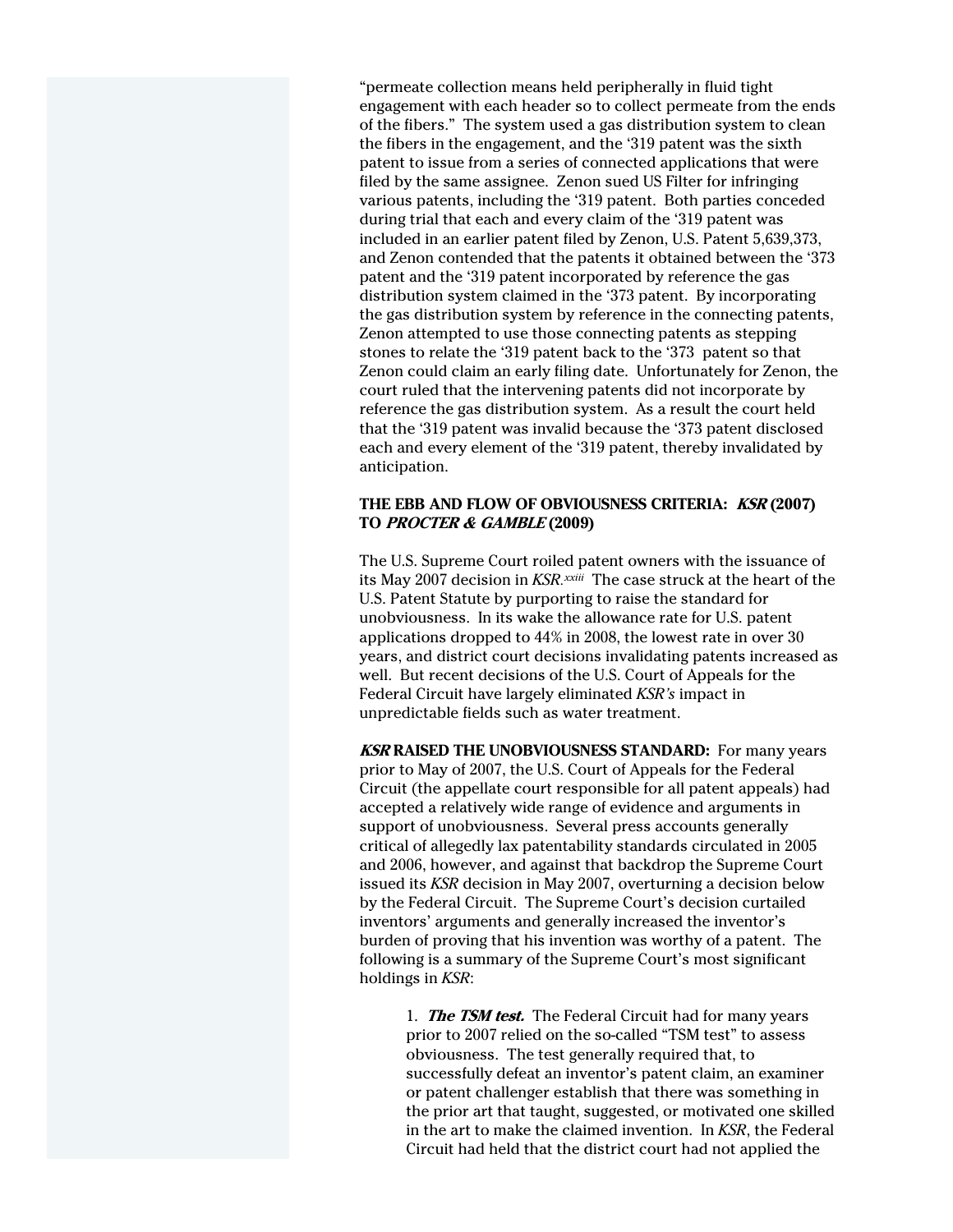TSM test strictly enough, since it failed to make findings as to the specific understanding or principle that would have motivated one with no knowledge of the invention to make the invention. On review, the Supreme Court rejected the Federal Circuit's rigid application of the test and concluded that a patent can be found invalid even when the TSM test is not satisfied.

2. **Scope of the relevant prior art.** The Supreme Court criticized the Federal Circuit's assessment of the scope of the prior art. It surmised that the Federal Circuit's narrow conception of the obviousness inquiry, resulting from its flawed application of the TSM test, was related to the Federal Circuit's overly narrow view that courts and patent examiners should look only to the problem the inventor was attempting to solve and only to prior art addressing that problem. The Supreme Court said:

Common sense teaches . . . that familiar items may have obvious uses beyond their primary purposes, and a person of ordinary skill often will be able to fit the teachings of multiple patents together like pieces of a puzzle.xxiv

This statement encourages patent examiners and courts to look at a broader range of prior art teachings, and in some cases the broader consideration of prior art has prevented the issuance of patents and led to invalidity findings.

3. **Obvious to try.** The Supreme Court disapproved of the Federal Circuit's treatment of the so-called "obvious to try" exception to obviousness, whereby the Federal Circuit had reasoned that teachings in the prior art were merely evidence that one skilled in the art would have found the claimed invention obvious to try, and not necessarily obvious. According to the Supreme Court:

When there is a design need or market pressure to solve a problem and there are a finite number of identified, predictable solutions, a person of ordinary skill has good reason to pursue the known options within his or her technical grasp. . . . [and the resulting discovery] is likely the product not of innovation but of ordinary skill and common sense.xxv

This statement has led to the disallowance or invalidity of patent claims where a prior art reference, while not teaching the new invention per se, has significantly narrowed a range of possibilities from which the invention could be selected and tested.

4. **Combinations and unpredictable results.** The Supreme Court's decision states that a claimed combination of "familiar elements" according to known methods is "likely to be obvious" if it does not yield unpredictable results, but it stops short of requiring a showing of unpredictability any time elements of a claimed combination are found in the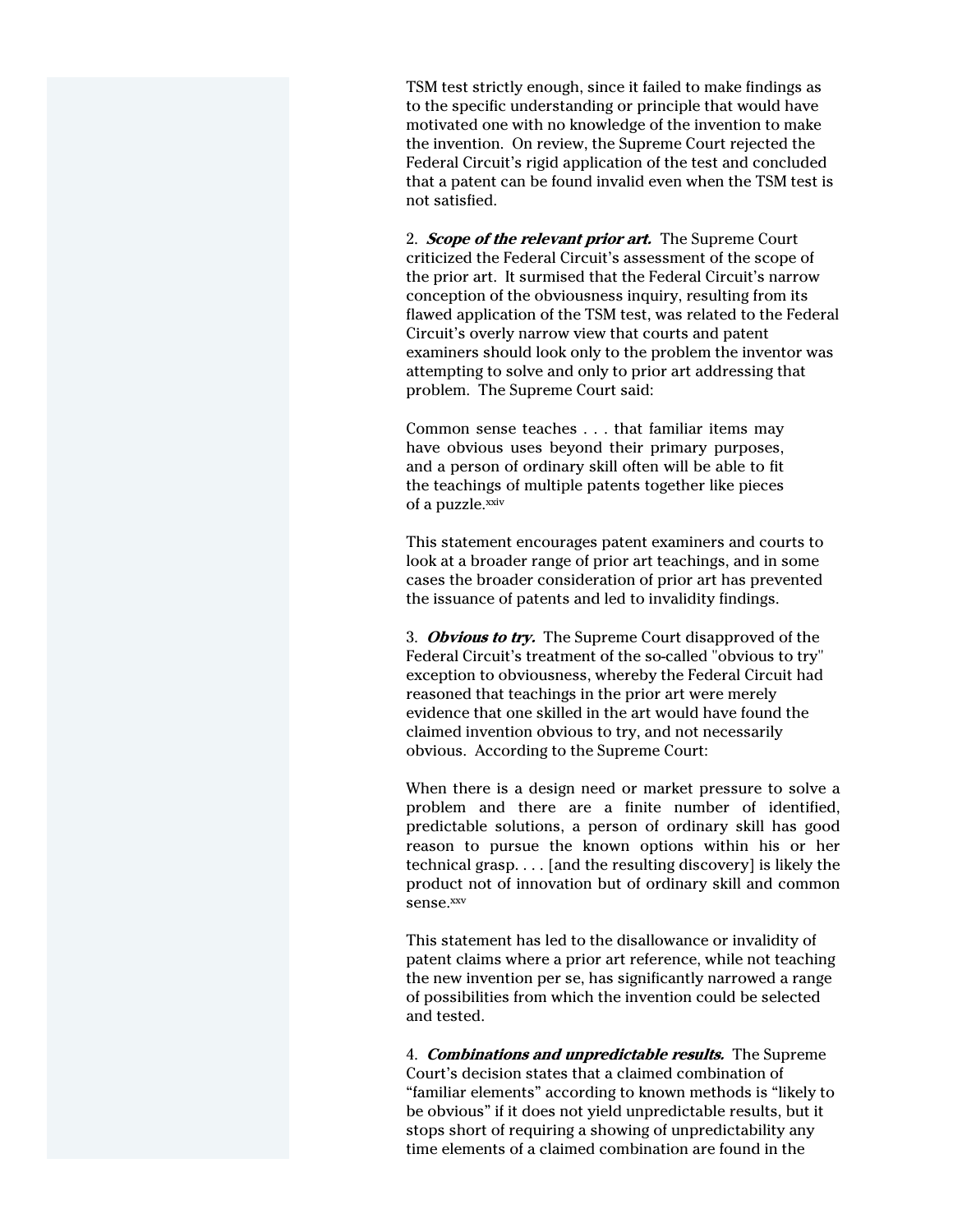prior art. However, when the claimed invention involves a "simple substitution of one known element for another or the mere application of a known technique to a piece of prior art ready for the improvement," the Supreme Court said that a court "must ask whether the improvement is more than the predictable use of prior-art elements according to their established functions."xxvi

The Supreme Court's rejection of the TSM test as a requirement for showing obviousness was the most significant aspect of *KSR*. Where previously an applicant or patentee could sometimes rely solely on the TSM test to defend against an obviousness challenge based on prior art, some examiners and courts thereafter required the applicant or patentee to affirmatively show why the combination of teachings would not have been obvious. The impact of *KSR* was limited in part by the fact that many patent examiners and courts had already been applying the unobviousness test more stringently, and some of the Supreme Court's antipatent pronouncements in *KSR* were contradicted by the Court's pro-patent pronouncements in the same decision. But *KSR* has an anti-patent tone, and the tone alone has caused greater scrutiny of arguments for patentability, and consequent expense in obtaining and defending patents.

# **PROCTER & GAMBLE LOWERS THE STANDARD IN**

**UNPREDICTABLE ARTS:** The Federal Circuit has rebelled against the anti-patent implications of KSR when considering unobviousness in unpredictable chemical and pharmaceutical arts, and this trend recently culminated in *Procter & Gamble Co. v. Teva Pharmaceuticals USA, Inc*. xxvii In *Procter & Gamble* the Federal Circuit constricted the impact of *KSR* by endorsing, and indeed even suggesting a renewed requirement for, the TSM test in unpredictable arts. Teva had challenged P&G's patent claims for the compound risedronate, the active ingredient of P&G's osteoporosis drug Actonel.xxviii Risedronate is a member of a group of compounds referred to as bisphosphonates. Bisphosphonates were known to be active in inhibiting bone resorption, but clinical problems had prevented their commercialization. P&G conducted a significant amount of experimentation involving hundreds of different bisphosphonate compounds, but could not predict the efficacy or toxicity of the new compounds. Eventually, P&G's researchers identified risedronate as a promising drug candidate.xxix

The prior art reference asserted by Teva neither claimed nor disclosed risedronate, but instead claimed an intermittent dosing method for treating osteoporosis. The prior art reference "addressed the central problem seen in bisphosphonates at the time, namely that they inhibited bone mineralization, by teaching the use of a cyclic administrative regimen to achieve a separation of the benign effect of anti-resorption from the unwanted side effect of anti-mineralization in patients." The reference listed thirty-six polyphosphonate molecules as treatment candidates and eight preferred compounds for intermittent dosing, including 2-pyr EHDP, which Teva contended was so structurally similar to risedronate as to render P&G's patent invalid for obviousness. The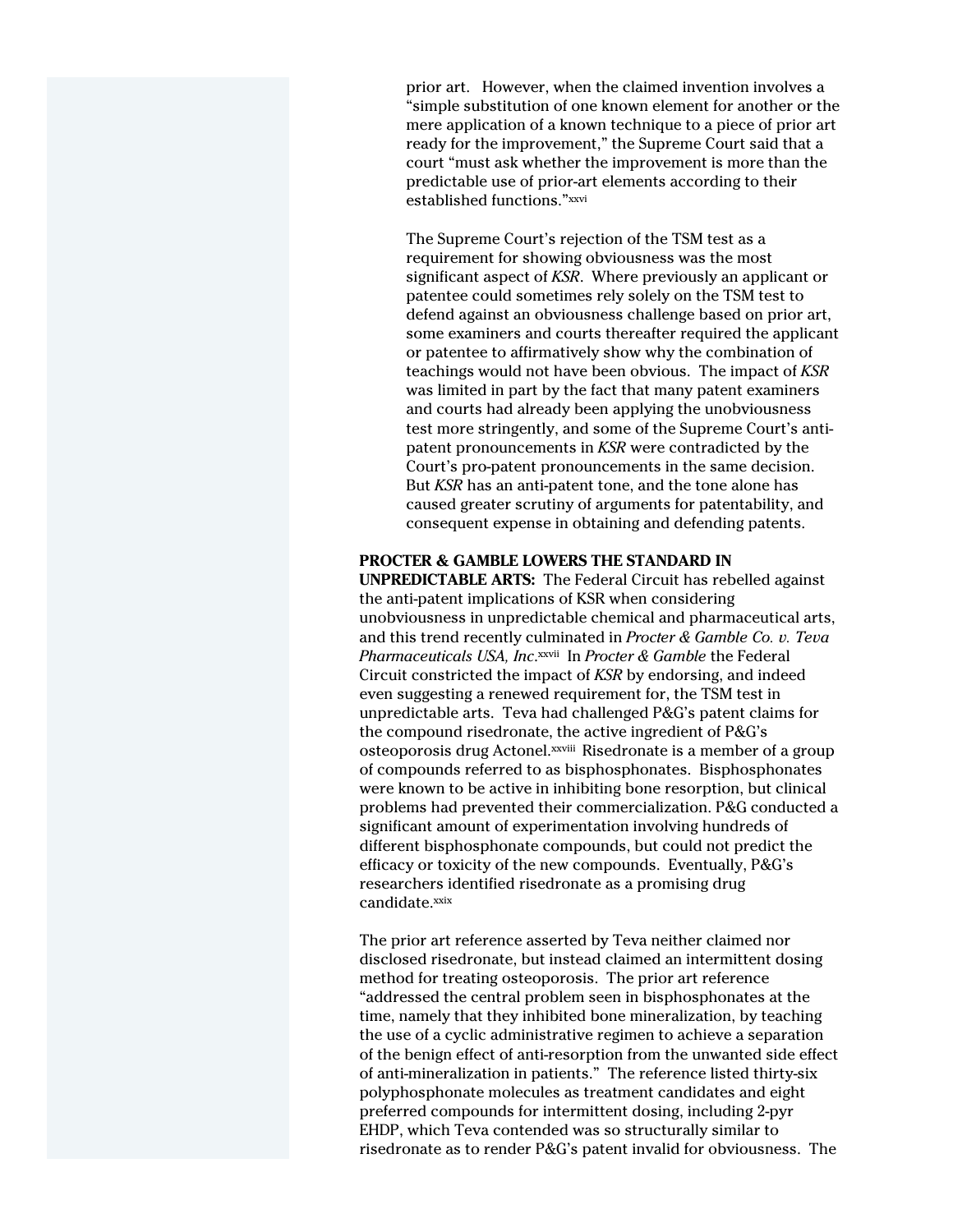district court disagreed, finding that the prior art reference would not have led a person of ordinary skill in the art to identify 2-pyr EHDP as the lead compound, and that, in light of the extremely unpredictable nature of bisphosphonates at the time of the invention, a person of ordinary skill would not have been motivated to make the specific molecular modifications to make risedronate. Based on the unexpected results of risedronate's potency and toxicity the district court rejected Teva's invalidity challenge, and Teva appealed.

The Federal Circuit summarized the pertinent parts of the U.S. Patent Statute on appeal, and suggested anew that a patent challenger must show a teaching, suggestion, or motivation to combine:

> A party seeking to invalidate a patent based on obviousness *must* demonstrate by clear and convincing evidence that a skilled artisan would have been motivated to combine the teachings of the prior art references to achieve the claimed invention, and that the skilled artisan would have had a reasonable expectation of success in doing so. (Emphasis added.)<sup>xxx</sup>

The Federal Circuit attempted to resolve the apparent contradiction between this statement and the Supreme Court's decision in *KSR* by saying the Supreme Court found the "teaching, suggestion or motivation" test to provide helpful insight as long as it is not applied rigidly, and then went on to say that, notwithstanding *KSR,* "it remains *necessary* to identify some reason that would have led a chemist to modify a known compound in a particular manner to establish prima facie obviousness of a new claimed compound." (Emphasis added.)xxxi

The Federal Circuit observed that there were structural similarities between risedronate and 2-pyr EHDP. Both are positional isomers since they each contain the same atoms arranged in different ways. But to successfully argue that a new compound is obvious, the Federal Circuit said "it remains necessary to identify some reason that would have led a chemist to modify a known compound in a particular manner to establish prima facie obviousness of a new claimed compound."xxxii After reciting an expert opinion that the physical-chemical, biological and therapeutic characteristics of one bisphosphonate could not be predicted by the characteristics of others and unexpected results of P&G testing, the Federal Circuit concluded that Teva failed to make a prima facie case of obviousness under the TSM test, saying the district court did not err when it found that Teva failed to establish sufficient motivation for a person of ordinary skill to synthesize and test risedronate.

The Federal Circuit also considered Teva's challenge to unobviousness on grounds that the prior art made it "obvious to try" risedronate as part of routine testing. The appellate court noted the Supreme Court's warning in *KSR* against granting patents for unworthy advances and then observed, notwithstanding, that researchers can only "vary all parameters or try each of numerous possible choices until one possibly arrive[s] at a successful result,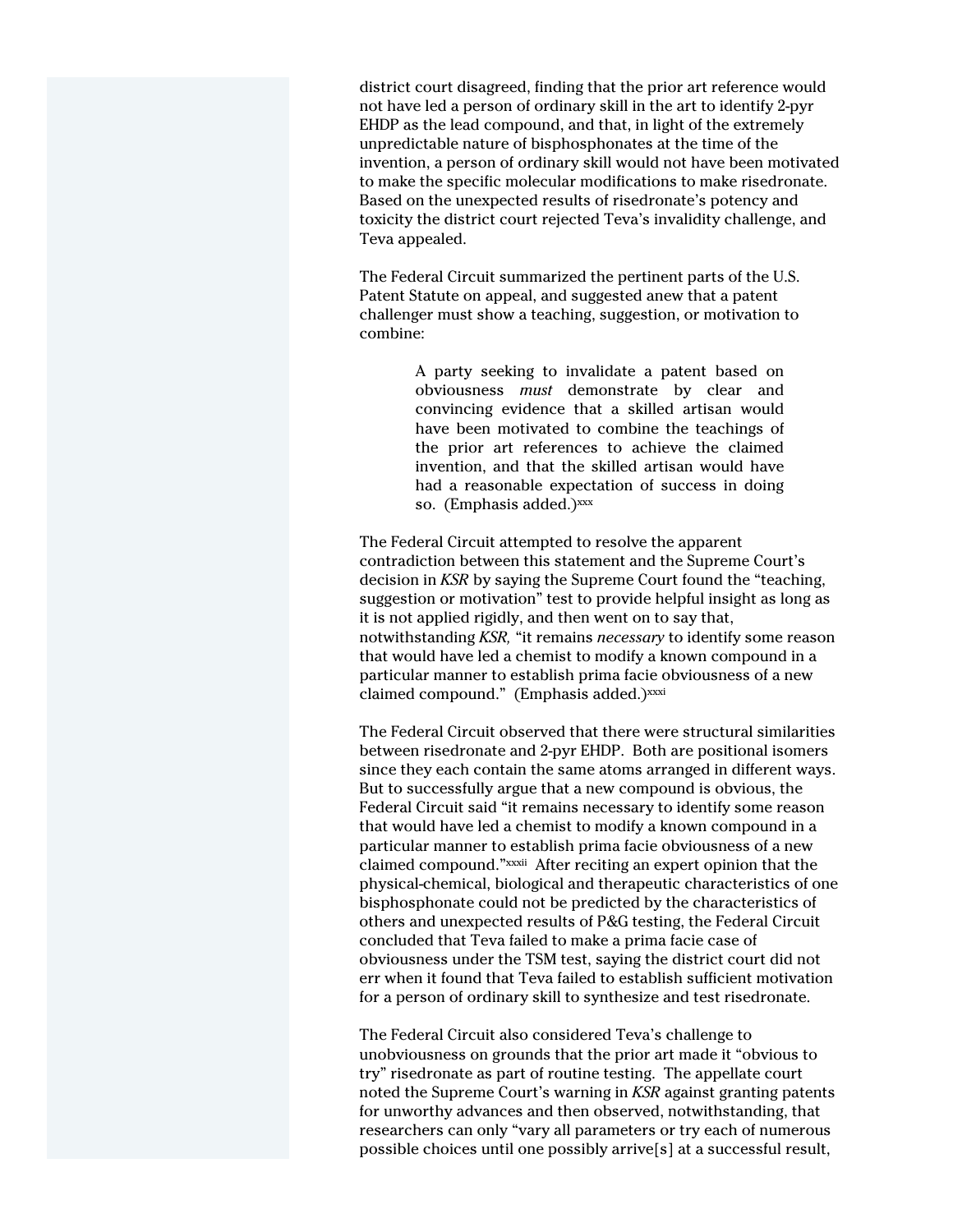where the prior art [gives] either no indication of which parameters [are] critical or no direction as to which of many possible choices is likely to be successful," and that, in such cases, "courts should not succumb to hindsight claims of obviousness."xxxiii The Federal Circuit also held that patents are not to be barred just because it was obvious "to explore a new technology or general approach that seemed to be a promising field of experimentation, where the prior art gave only general guidance as to the particular form of the claimed invention or how to achieve it."xxxiv The Federal Circuit concluded that there was no credible evidence that P&G's structural modification was routine.

Because Teva established no prima facie case of unobviousness, the Federal Circuit found considered objective evidence in the nature of teaching away, a long-felt but unsolved need in the industry, failures of others to make the invention, commercial success, acclaim for the invention, copying by others, and unexpected results, and decided that the objective evidence was sufficient to overcome the invalidity challenge. For extra measure, however, the Court held that, even if Teva had established a prima facie case of obviousness, P&G had established sufficient evidence of unexpected results as to rebut such a showing, and that a finding of unobviousness was also supported by risedronate's commercial success and its satisfaction of a long-felt unmet need.

#### **PUTTING RECENT DEVELOPMENTS TO WORK: EFFECTIVE PATENT MANAGEMENT AND ACCURATE ASSESSMENTS**

Lessons can be learned from the cases discussed above. The advantage of hindsight shows that Calgon could have better assessed the prior art, and in particular, the possibility that a prior art reference teaching the use of ultraviolet light could have inadvertently though necessarily removed the protozoans of Calgon's patent claims. Had this inherent prior art teaching been realized earlier on, some or all of the subsequent expense of developing and protecting the invention may have been avoided. In the *Clearwater* case, a better informed research department could have realized in advance that they were creating prior art that would be used against them to destroy their investment in the invention claimed. The failure of patent claims to water treatment technology points up the need to develop sound policies for managing technology and assessing patent rights. Such policies should include the following components:

#### **CONDUCT IP AUDIT OF COMPANY AND ITS COMPETITORS**: In

1978, about 80% of a typical company's assets were tangible (buildings, equipment, and the like) and 20% were intangible, including patents and trademarks, according to a study by the American Intellectual Property Law Association. By 2000, this relationship reversed, with almost 80% of a typical company's assets being intangible. It is increasingly important to take stock of technology assets as a first step in knowing what needs to be maintained and may be exploited. An IP audit also examines and evaluates strengths and weaknesses of the procedures used to identify, develop, and manage important technology. A company's own personnel may be sufficiently knowledgeable to conduct the audit, but attorney input is recommended and can shield the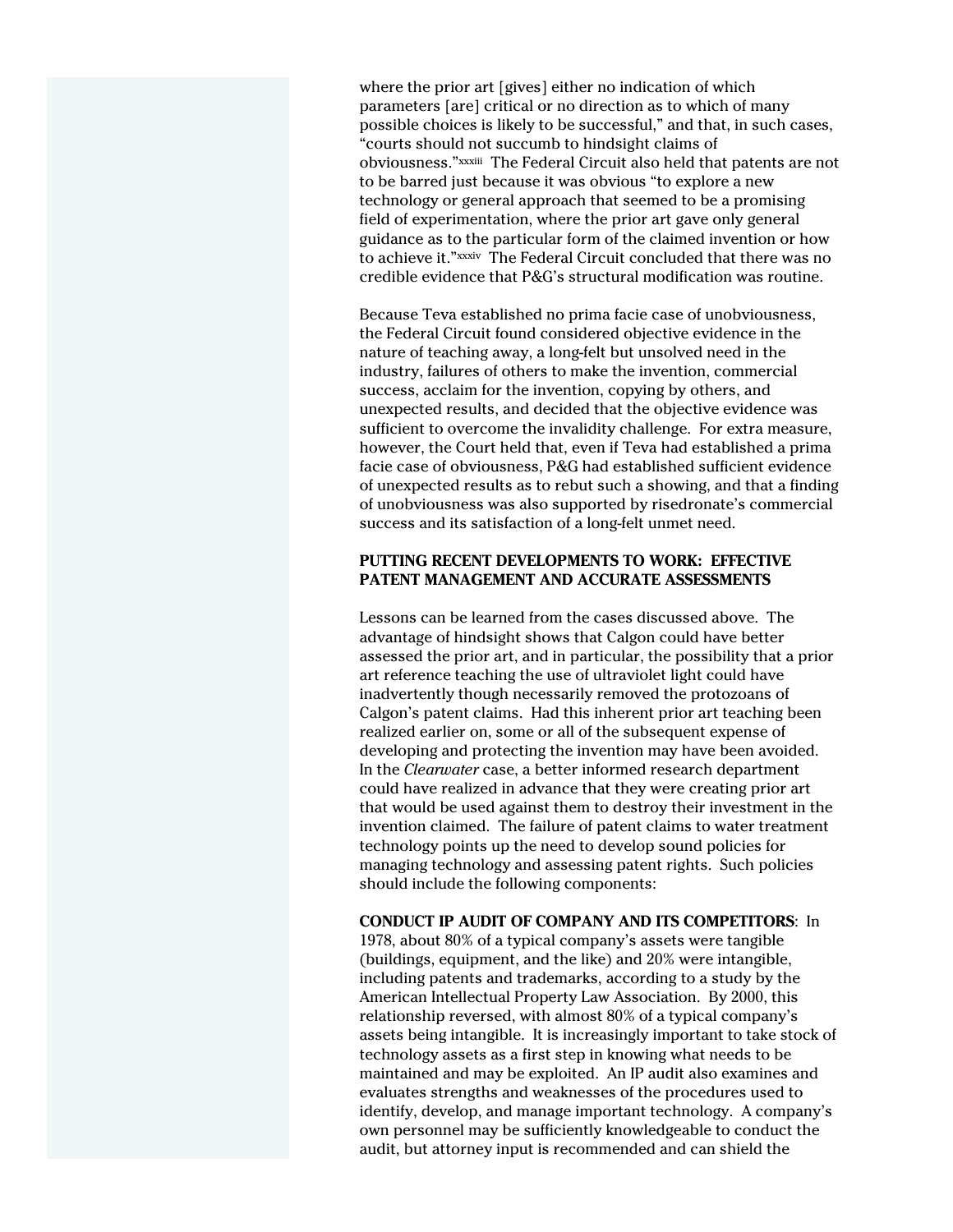results from future disclosure under the attorney-client privilege.

**IDENTIFY GOOD IDEAS, DECIDE IF PATENT IS WARRANTED, FOLLOW THROUGH:** Too often valuable ideas are not appreciated until after patenting opportunities have expired. Establish a committee that meets on a monthly or quarterly basis to discuss any new idea, how exclusive patent rights in the idea might benefit the company, and the steps that will be taken to ensure followthrough. Important dates should be docketed, including the absolute deadline for filing a patent within one year of any sale, offer for sale, public disclosure, or commercial use of the invention. Sometimes it makes sense to protect ideas as trade secrets rather than as patents, and in this case follow-through may take the form of ensuring that sufficient safeguards are in place in maintain secrecy of the information.

#### **ASSESS PRIOR ART AND MARKETPLACE BEFORE COMMITTING**

**FUNDS:** Because the development, marketing, and protection of an invention can be expensive, it is important to objectively assess prior art and the likelihood that the marketplace will yield profits that will make the investment worthwhile. When the business plan relies heavily on defensible patent protection, a reasonable search for and assessment of prior art can become paramount in importance, along with the need to disclose known prior art information to the examiner. Competitors are likely to look for and find reasonably accessible prior art if patents are enforced against them, as was the case in *Calgon*.

**EDUCATE EMPLOYEES ON PATENT BASICS:** Employees need to know the basics of patent law so that they (a) do not overlook valuable ideas that may be patentable, or over-invest in ideas that are not patentable, (b) maintain new ideas in confidence and report them to management, and do not unnecessarily create prior art that can be used against them**,** (c) establish a verifiable record of the conception and development of new ideas, in case needed to show inventorship, (d) understand and observe the one-year deadline for filing applications, and observe diligence when developing patentable ideas, and (e) avoid making decisions that would result in the infringement of competitors' patents.

#### **MAKE SURE TECHNOLOGY-RELATED PAPER WORK IS IN**

**ORDER:** Important agreements for a technology-owning company include (a) incoming employee agreements that put employees on notice of the company's ownership of ideas conceived and developed while employed, (b) reminders to exiting employees as to the commitments they made when they were hired, and (c) written procedures, redistributed on a periodic basis, for storing and accessing trade secret information, and for sharing it as needed with third parties.

**PROMOTE INNOVATION WITH INCENTIVE PROGRAM:** Most employees expect that ideas conceived and developed on company time are owned by the company. This is helpful for managing employees' expectations, but it may also serve to de-incentivize innovation. An increasing number of companies consider programs that recognize innovation with monetary rewards for ideas that are deemed worthy of patenting, or that become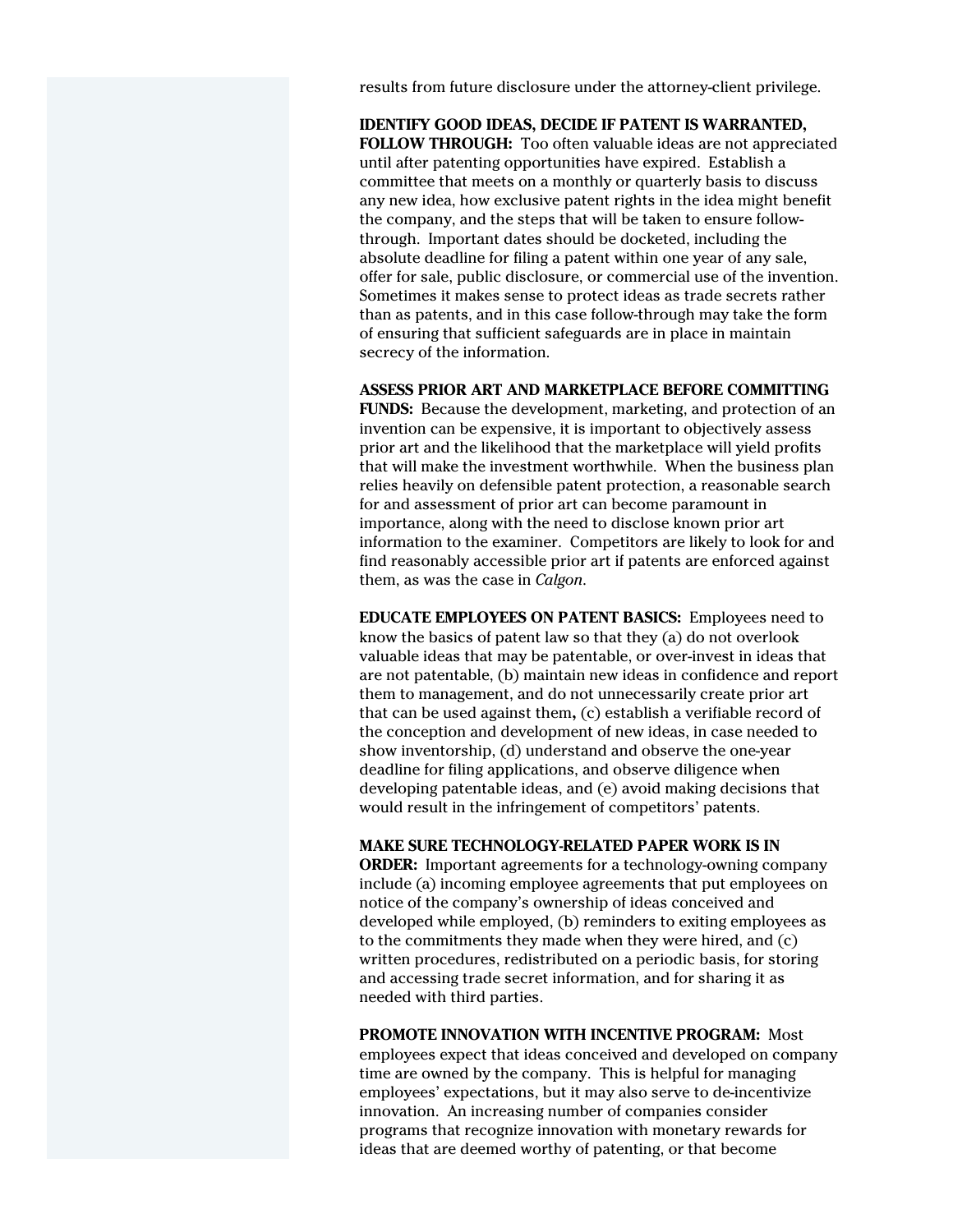embodied in successful products or methods, or that generate licensing income.

**PUT TECHNOLOGY TO WORK**: Patent owners can exploit the economic value of their patents in several ways, depending on the quality of the technology, the scope of the patent claims, the objectives of the patent owner and its competitors, and the financial condition of the market. Patents that are not being used to make money in one way might make money if used in another. The owner may use its patents to:

1. Gain an advantage by being the sole provider of a better product or service.

2. Gain an advantage by reducing costs and increasing efficiencies.

3. Deter potential competitors from entering a market, or encouraging them to leave.

4. Obtain royalty income by licensing competitors, using the income to better compete.

5. Obtain royalty income by licensing use in non-competing markets or fields of use.

6. Gain leverage in cross-licensing - a license is granted for a valuable license in return.

7. Demonstrate the company's innovation and technological know-how to customers.

8. Increase assets to attract investors, preferred lenders, or merger partners.

9. Defend against infringement charges by others who may be cross-infringing.

10. Sue infringers for damages (lost profits/reasonable royalties), costs, and injunction.

11. Sue willful infringers and also claim increased damages and attorneys' fees.

#### **CONCLUSION**

U.S. Patent Law is not set in stone, but is constantly changed and refined by Congress and the courts. Recent decisions on water treatment patents help illustrate the operation of patent law and the importance of the doctrine of anticipation. Innovators are advised to stay current with these developments and put systems in place to maximize the value of their technology. *KSR* presented challenges to inventors in unpredictable arts such as water treatment. But due in part to the ambiguous and self-conflicting nature of *KSR*, the U.S. Court of Appeals for the Federal Circuit has been able to restrict and contain *KSR's* impact where technology is by nature unpredictable.

 $\overline{a}$ 

<sup>&</sup>lt;sup>i</sup> The USPTO hired 1,193 new patent examiners In Fiscal Year 2006 (year ending September 30, 2006), 1,215 new examiners in fiscal 2007, and 1,211 in fiscal year 2008. See: USPTO Performance and Accountability Report Fiscal Year 2007 and 2008, United States Patent and Trademark Office.

ii Examiners receive one credit each time they complete a "First Office Action" and one each time they allow or finally reject an application.

<sup>&</sup>lt;sup>iii</sup> Wedeco UV Technologies v. Calgon Carbon Corp., No. 01-924, 2006 WL 1867201 (D.N.J., June 30, 2006), aff'd, 223 Fed.Appx. 982.<br><sup>iv</sup> Clearwater Systems Corp. v. Evapco Inc., No. 3:05cv507, 2009 WL 68204 (D.Conn. Jan. 8